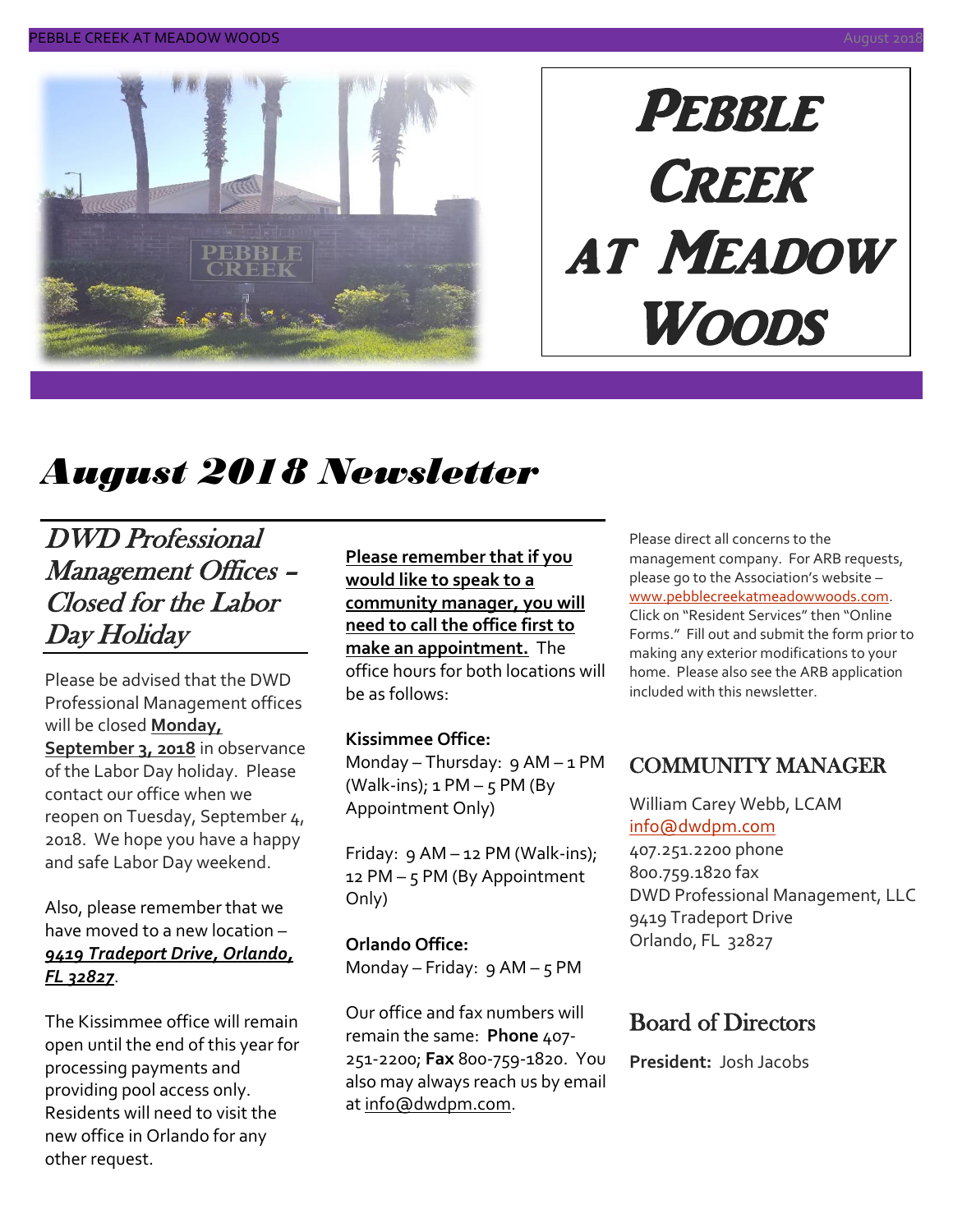### Off-Duty Sheriff's Deputy Patrols and Suspicious Activity

Your community is patrolled several days per month by an off-duty Orange County Sheriff's Deputy. The deputy is on patrol to spot suspicious activity, to help enforce traffic laws, and to help the people in communities we manage in Meadow Woods. If you see the deputy on patrol, and if you have noticed any suspicious activity, please stop the deputy and talk with him regarding your concerns. You should also call the Orange County Sheriff's Department at (407) 836-4357 to report suspicious or criminal activities. **The Sheriff's Department is the only organization charged with the protection of your property, and they are the only organization with the authority to approach and stop these people and their activities**.

Please be aware that the deputy is only able to enforce state law and county ordinances. If you see a community violation (i.e., parking on the grass, people with water balloons in the pool area, etc.), please call DWD Professional Management to address these concerns. Thank you.

### Noise Complaints

Please be aware that Orange County Sheriff's Department does not have any set time for enforcing the noise violation ordinance. According to our local deputy, the Disturbance of the Peace Statute is enforceable any time of day. **If you feel that your neighbors are violating the noise ordinance, please contact the Orange County Sheriff's Department to file a complaint at 407-836-4357**. The Sheriff's Department will then send a deputy to request the responsible party to tone down their gathering. If a second request is made concerning the same disturbance, the Sheriff's Department will take the necessary actions to ensure your neighbors follow the noise ordinance.

Please be aware that the Association is not responsible for enforcing County ordinances. Only the Sheriff's Department may enforce County ordinances and laws. If you have any questions or concerns regarding this issue, please contact the management office.

### Tree Trimming Reminder – Hurricane Season

We would like to remind all residents to trim their trees and remove all dead branches. Trimming and pruning your trees will help eliminate damage to your property in the event of a hurricane or tropical storm.

### Please Pick-Up After Your Pets

We understand that many of the residents in our community are pet owners. Owning a pet is a wonderful experience for the "parent" and it brings many joys to you as well. However, having a 4-legged addition to your family also brings many responsibilities.

If your new bundle of joy happens to be a dog, then one of the responsibilities is picking up after your pet. When you live in a community you cannot just let your dog out and then close the door. **Your pet must be on a leash at all times, and any pet waste MUST be picked up and disposed in a waste receptacle**. This is not only a community rule; it is an Orange County ordinance as well.

Dog waste is a hazardous substance and causes damage to grass and may spread illnesses to others. Thank you for your understanding and cooperation in this matter.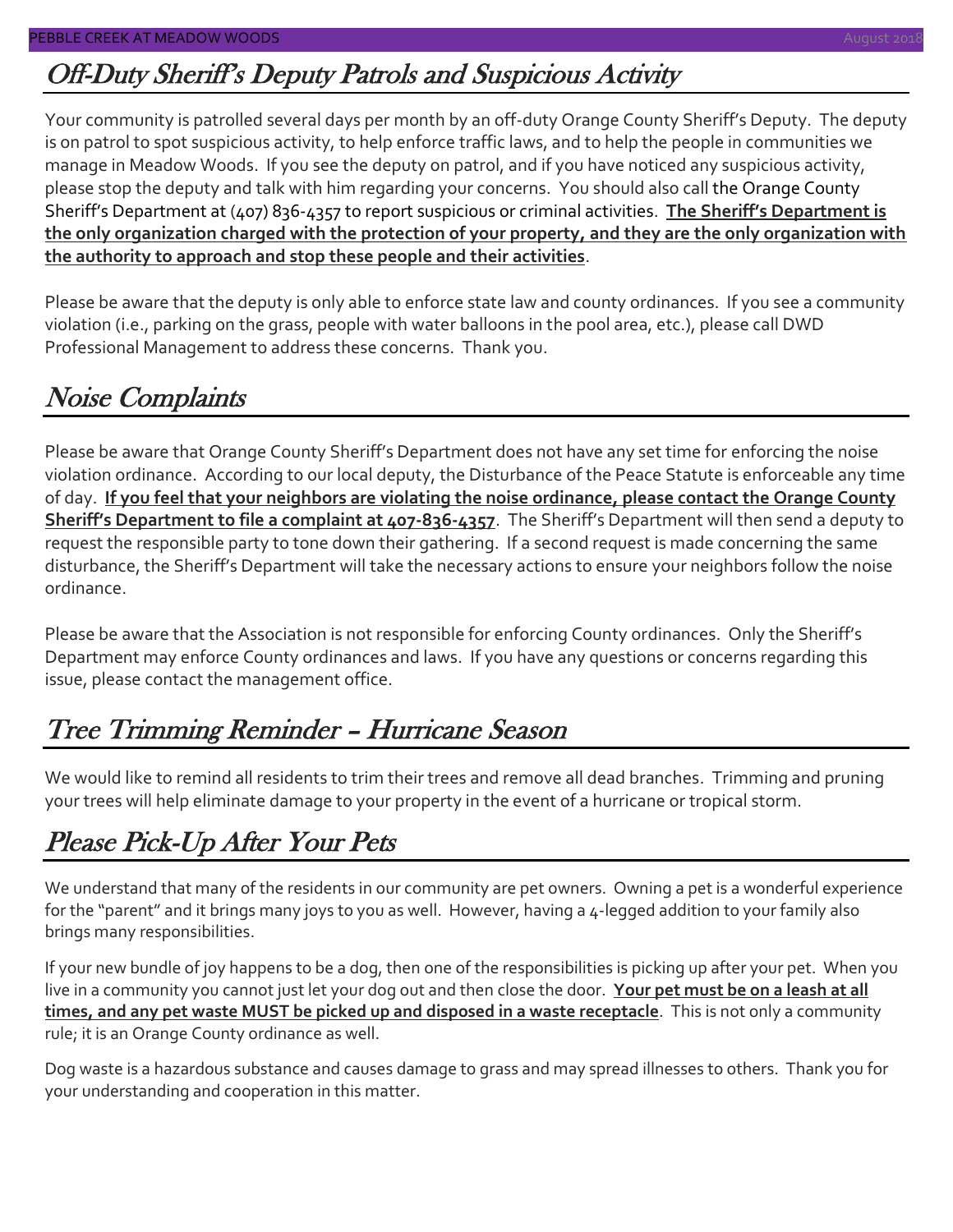### Architectural Changes (Exterior Modifications)

It has come to our attention that some homeowners are not familiar with the steps of the Architectural Review process. That is quite understandable. We would like to take this opportunity to help anyone in our community better understand this process.

If you are going to make any changes to the front of your property, including landscaping changes, or if you intend to make any structural changes to your property (i.e., room additions, pools, screen enclosures), then you will need to fill out the Architectural Review Committee (ARC) application.

These applications will always be available on your community's website and they are included in the monthly newsletter (please see the form below). Please follow the instructions on the form and submit all of the required documents for your requested change. When you are submitting an application to the ARC, remember to include the following:

1. Two (2) copies of the property survey that show the location of the proposed changed, alteration, renovation or addition.

- 2. Two (2) drawings of your plan(s).
- 3. Two (2) copies of color samples, if applicable.

Please note that applications submitted by fax or without two (2) copies of the survey, drawing, or color sample will be considered incomplete. If an application is incomplete, it will not be processed and will be returned to you.

If you have any questions, please call us at 407-251-2200, and we will be happy to assist you. Also note that management does NOT approve or deny any of these requests. We collect the applications and then submit them to the community's Architectural Review Committee (ARC). The ARC is a group of volunteer homeowners who review the applications and approve or deny the applications based on your community's written criteria (the architectural guidelines). Per Florida Statutes, this process may take up to 30 days.

As soon as the Committee makes a decision, we will mail you the letter of approval or denial. Please make sure you do not proceed with any improvements until you have heard from the Committee. I hope this helps everyone understand the Architectural Review process a little better. If this still leaves you with any questions, please feel free to contact our management office.

### Parking Regulations

If your vehicle is parked on the street at night in the community, your car may be towed. Per the rules and regulations of our community, all vehicles must be parked in your garage or driveway at night. If a vehicle is parked on the street between the hours of 12 AM – 6 AM, it may be towed **without warning at the owner's expense**.

If your vehicle or a vehicle of a guest is towed due to a violation of the parking rules and regulations, you should **contact the towing company to resolve the situation**. *Do not call DWD Professional Management regarding a towing issue*. The Board has not authorized the management company to make ANY exceptions to the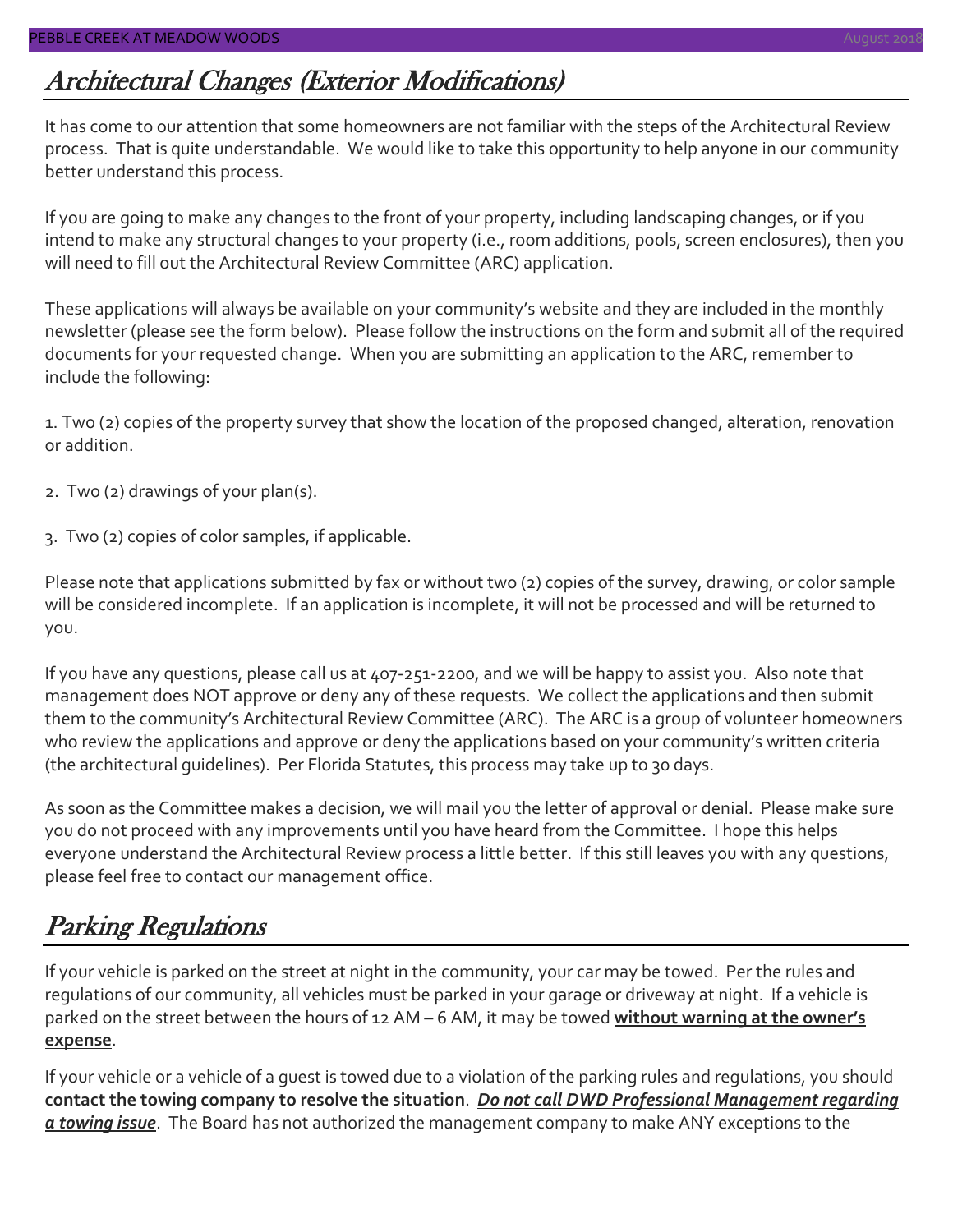#### **(***Parking Regulations* **continued)**

parking rules and regulations. If you do not follow these parking rules, you will be towed **at your own expense** and **will not be reimbursed for any reason**.

The towing company's contact information is as follows: **Universal Towing and Recovery, 407-816-0102, 8808 Florida Rock Road, Lot 102, Orlando, FL 32824**. We greatly appreciate your cooperation in this matter.

### Pool Rules

Please be advised that the pool closes at sundown every day. No unauthorized people may enter the pool after this time. Many people ask why the Association has chosen to close the pool at sundown. The answer is simple. **We did NOT choose this time**. The State of Florida decided this for us! *Since there is not enough light per State guidelines, we must close the pool when the sun goes down*.

Next, there is a list of pool rules located in the pool area. Please take a minute and review these rules. One of the most important rules is the age limit for use. If you are under the age limit, *you may NOT use the pool without a parent or guardian being present.* Accidental drowning in a swimming pool is a leading cause of death in Florida for children. Please be advised there are no lifeguards at the pool, and the maintenance personnel are *not* trained in CPR or pool safety. Failure to comply with the Pool Rules may also result in you being asked to leave the area.

Thank you for your cooperation with this matter. If you have any additional concerns or questions regarding this issue, please contact the management office.

### Please Lock Your Vehicles

Please make sure your vehicles are locked at night and all valuables that do not need to be in your vehicles are removed on a nightly basis. If you do notice someone looking in car windows, or trying to force open a car door, please call the Orange County Sheriff's Department at (407) 836-4357. Thank you.

### Feral or Unsupervised Animals

It has been brought to the attention of the Board that some of the residents are feeding the stray animals in the community or they are allowing their animals to roam outside without supervision. According to Orange County Animal Control anyone who feeds stray/feral animals is considered the owners of these animals and is responsible for them. Please follow all Orange County ordinances regarding feral animals and please supervise and leash all pets when they are outside of your home. Allowing pets to roam freely outside poses a danger to your pets as well as to people within the community. Thank you for your cooperation and understanding.

### Monthly Property Inspections

The community management company is tasked by the Board of Directors each month to complete an inspection of all properties within the community. Below is a list of some of the violations that they will be on the look-out for during these inspections:

1) Lawns that need maintenance or full replacement (weeds, dead spots, irrigation issues, etc.)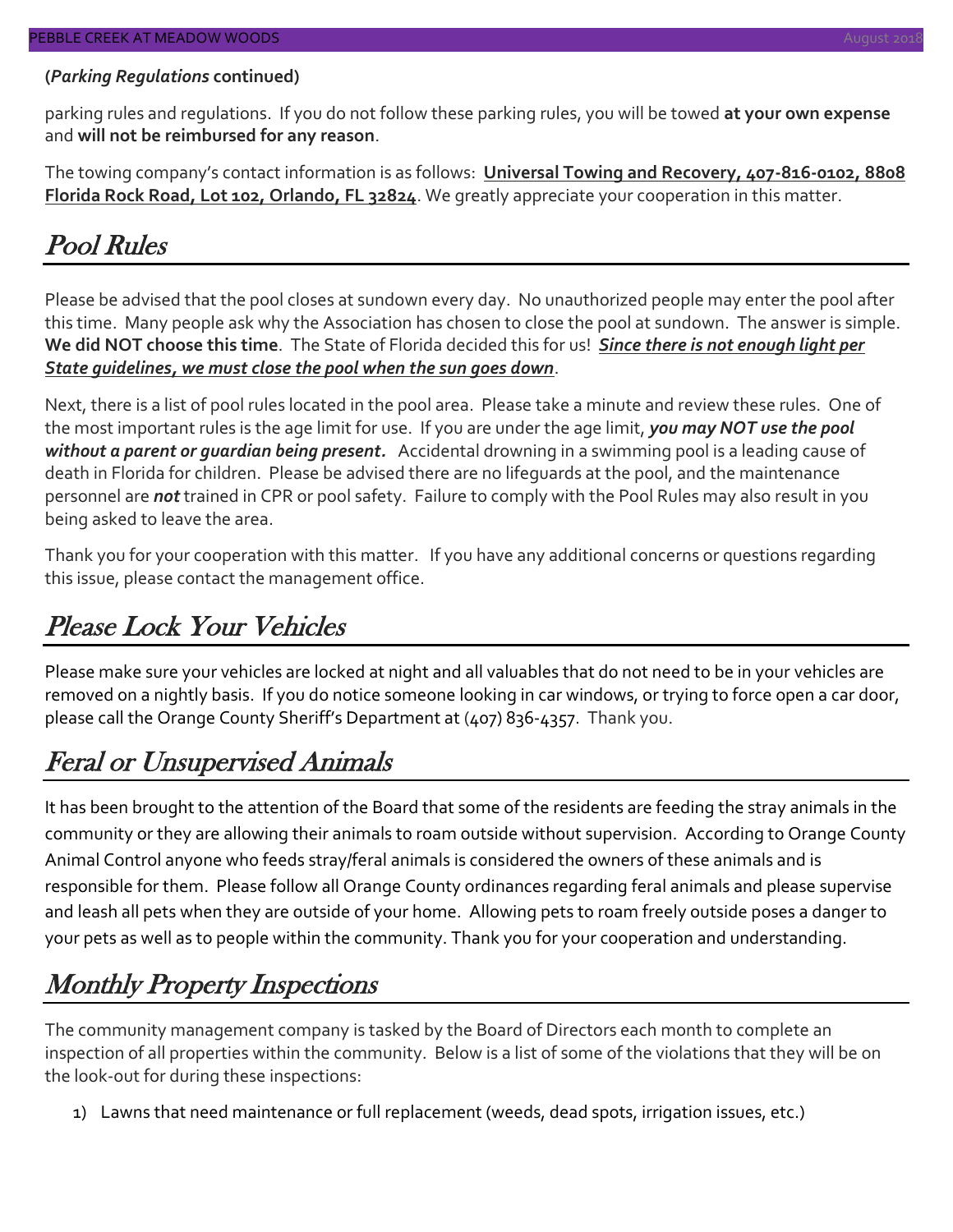#### **(***Monthly Property Inspections* **continued)**

- 2) Houses that may need pressure washing or painting. Please be aware if the paint looks faded over 50% of the visible structure, if the concrete blocks are showing through the paint over 10% of the visible structure, or if there are settling cracks throughout the home that require caulking, then we will ask for the homeowner to repaint the house
- 3) Roofs that need pressure washing.
- 4) Fences in need of cleaning and/or repair
- 5) Driveways that may need repairs or pressure washing
- 6) Weeds and grass in flower beds and missing mulch or stones in flower bed area
- 7) Roofs with mold or broken/missing shingles
- 8) Parking in the grass
- 9) Commercial vehicles, recreational vehicles, or trailers in driveways

The community management company's staff members will inspect each property from the road in a vehicle, and they will take pictures of any violations. They will not go onto your property to complete their inspection. Please be kind to the inspectors when they are completing their monthly inspections. The staff members will always identify themselves when approached if you have questions. However, please do not approach them in a hostile or negative manner. They are there to complete a job as directed by the Board of Directors and to help the community.

If the inspectors find any problems with the exterior of your home, the management company will send you a letter notifying you of the violation. If you receive a violation letter, please feel free to contact the management company via email or by phone if you have any questions or if you need more time to correct the area of concern. The management company will work with you to make the needed improvements. Communication is very important so we can work together to maintain and improve our property values. Thank you for your cooperation regarding these matters.

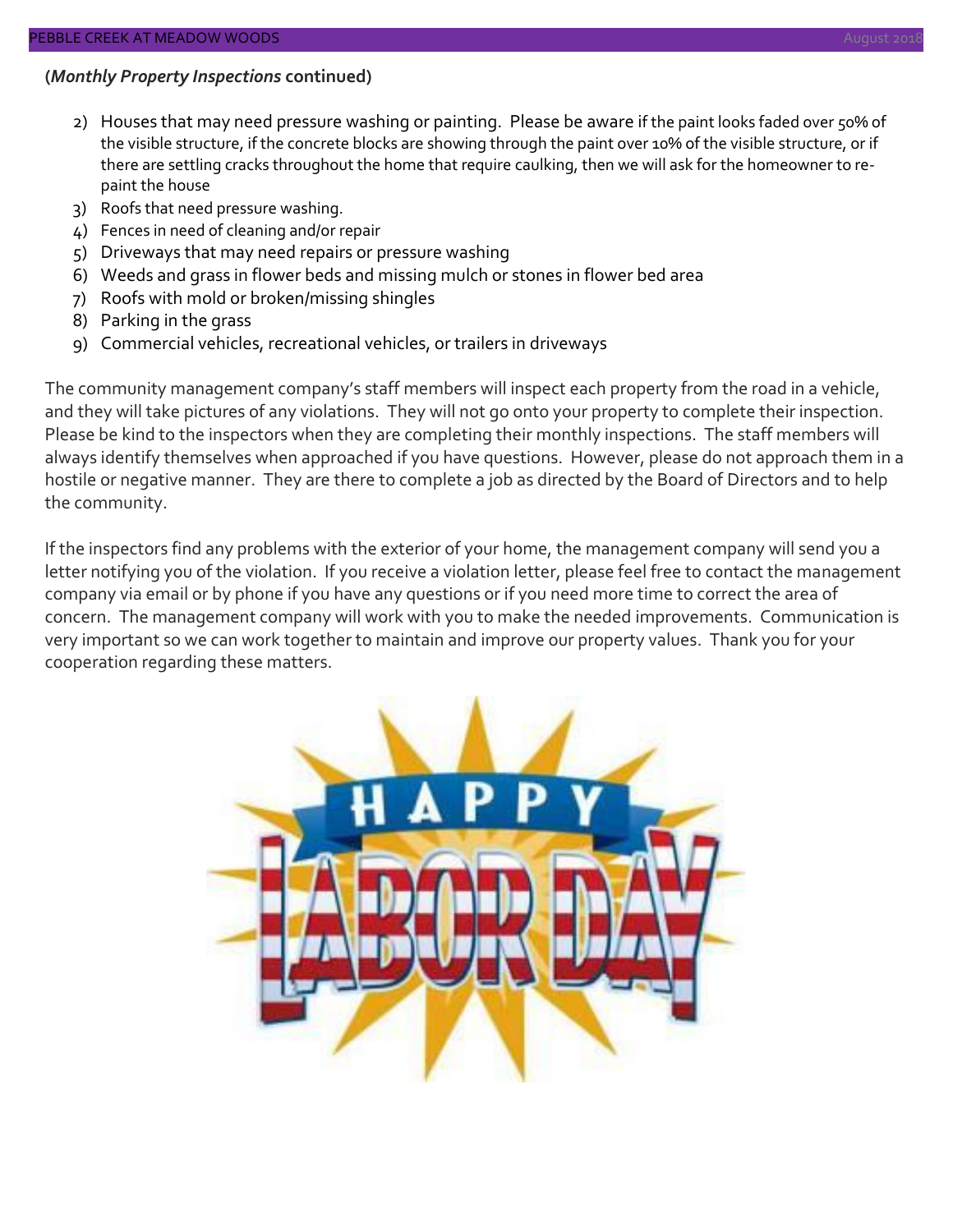#### **Emergency:**

| Fire, Police, Medical Emergency: | $\overline{911}$ |
|----------------------------------|------------------|
|                                  |                  |

#### **Law Enforcement:**

| Orange County Sheriff's Dept. (Non- | 407-836-4357 |
|-------------------------------------|--------------|
| Emergency):                         |              |
|                                     |              |

#### **Utilities:**

| Orange County Utilities: | 407-836-5515 |  |  |
|--------------------------|--------------|--|--|
|                          |              |  |  |

#### **Chamber of Commerce:**

| Orlando Chamber of Commerce: | 407-425-1234 |  |  |
|------------------------------|--------------|--|--|
|                              |              |  |  |

#### **Miscellaneous:**

| Orange County Public Schools:                    | 407-317-3200 |
|--------------------------------------------------|--------------|
| Orange County Office of Emergency<br>Management: | 407-836-9140 |
| Orange County Health Department:                 | 407-858-1400 |
| Florida Poison Information Center:               | 800-222-1222 |
| Orange County Public Library:                    | 407-836-7390 |
| Social Security Administration:                  | 800-772-1213 |
| Orange County<br>Voters' Registration Office:    | 407-836-2070 |
| <b>Orange County Animal Services:</b>            | 407-836-3111 |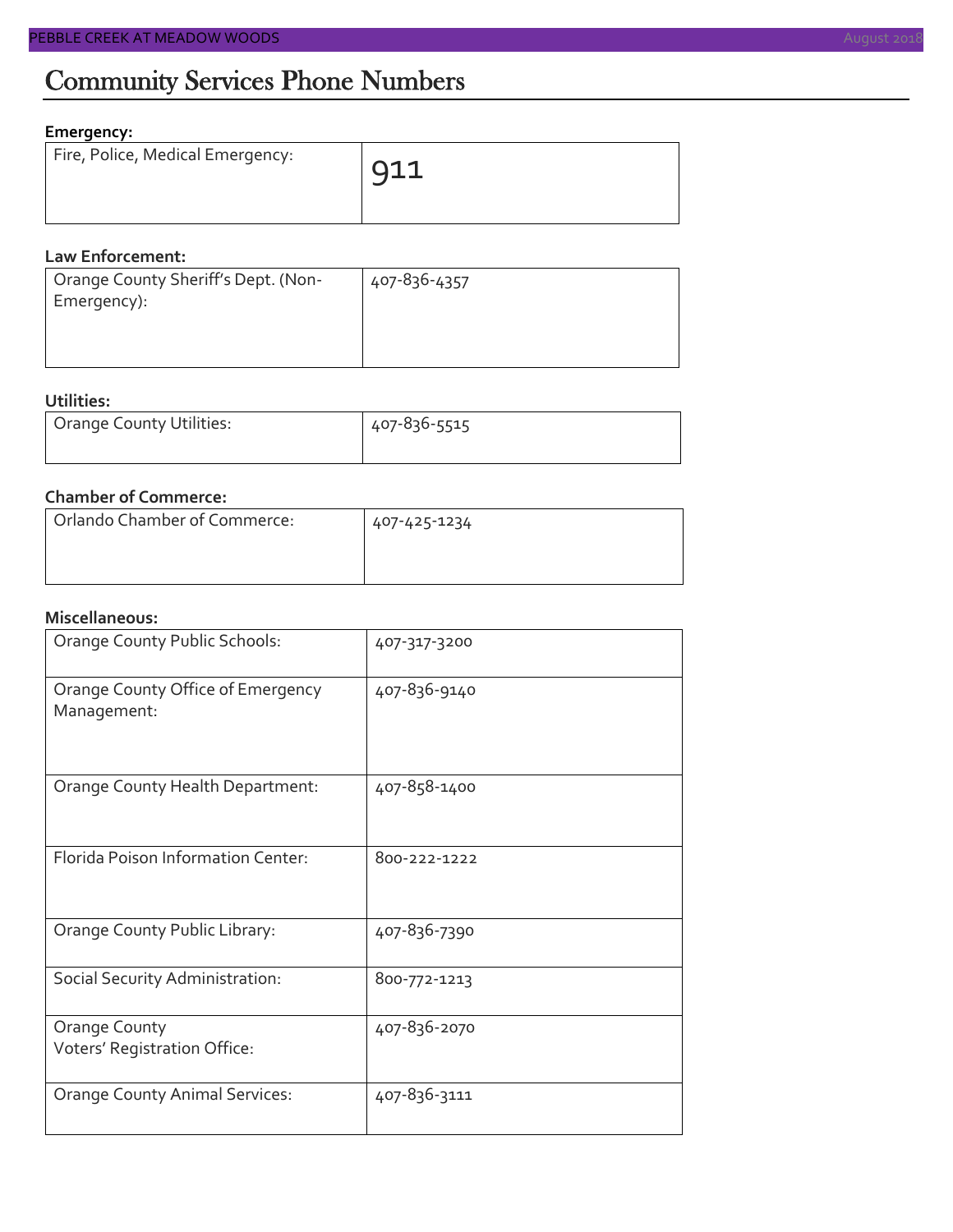#### **PEBBLE CREEK AT MEADOW WOODS HOMEOWNERS' ASSOCIATION, INC.** MAIL OR EMAIL FORM TO: 9419 Tradeport Drive, Orlando, FL 32827

PHONE: 407-251-2200 FAX: 800-759-1820 EMAIL: [info@dwdpm.com](mailto:info@dwdpm.com)

#### **ARCHITECTURAL REVIEW BOARD (ARB) APPLICATION**

|              |                                                                 |                                                                                                                   | Phone(s) Home: North Mork North Beams Beams E-mail: |                                                                                                                                       |  |
|--------------|-----------------------------------------------------------------|-------------------------------------------------------------------------------------------------------------------|-----------------------------------------------------|---------------------------------------------------------------------------------------------------------------------------------------|--|
|              |                                                                 |                                                                                                                   |                                                     | In Accordance with the Declaration of Covenants, Conditions and Restrictions and the Association's Rule and Requlations, Installation |  |
|              | must conform to this approval and the Association's quidelines. |                                                                                                                   |                                                     |                                                                                                                                       |  |
|              |                                                                 | I hereby request consent to make the following changes, alteration, renovations and /or additions to my property. |                                                     |                                                                                                                                       |  |
| () Fence     | () Swimming Pool () Lawn Ornament () Screen Enclosure           |                                                                                                                   |                                                     | () Landscaping                                                                                                                        |  |
| () Patio     | ( ) Exterior Color                                              | () Lawn Replacement                                                                                               |                                                     |                                                                                                                                       |  |
| Description: |                                                                 |                                                                                                                   |                                                     |                                                                                                                                       |  |

Attach two (2) copies of the property survey that shows the locations of the proposed change, alteration, renovation or addition.

\_\_\_\_\_\_\_\_\_\_\_\_\_\_\_\_\_\_\_\_\_\_\_\_\_\_\_\_\_\_\_\_\_\_\_\_\_\_\_\_\_\_\_\_\_\_\_\_\_\_\_\_\_\_\_\_\_\_\_\_\_\_\_\_\_\_\_\_\_\_\_\_\_\_\_\_\_\_\_\_\_\_\_\_\_\_\_\_\_\_\_

Attach two (2) drawings of your plan(s). Attach two (2) color samples, if applicable.

#### **NOTE: Applications submitted by fax or without two (2) copies of the survey, drawing, or color sample will be considered incomplete. If an application is incomplete, it will not be processed and will be returned to you.**

I hereby understand and agree to the following conditions.

- 1. No work will begin until written approval is received from the Association. You have 60 days from the approval date to complete the work. If not, then you must reapply for ARB approval.
- 2. All work will be done expeditiously once commenced and will be done in a professional manner by a licensed contractor or myself.
- 3. All work will be performed timely and in a manner that will minimize interference and inconvenience to other residents.
- 4. I assume all liability and will be responsible for any and all damages to other lots and/or common area, which may result from performance of this work.
- 5. I will be responsible for the conduct of all persons, agents, contractors, subcontractors and employees who are connected with this work.
- 6. I am responsible for complying with all applicable federal, state and local laws, codes, regulations and requirements in connection with this work. I will obtain any necessary governmental permits and approval for the work.
- 7. Upon receipt DWD Professional Management, LLC will forward the ARB Application to the Association. A decision by the Association may take up to 30 days. I will be notified in writing when the application is either approved or denied.

ALL HOMEOWNERS ARE RESPONSIBLE FOR FOLLOWING THE RULES AND GUIDELINES OF THEIR ASSOCIATION WHEN MAKING ANY EXTERIOR MODIFICATIONS.

Signature of Owner(s):  $\Box$ 

| <b>DO Not Write Below This Line</b> |             |                  |            |                        |  |  |
|-------------------------------------|-------------|------------------|------------|------------------------|--|--|
| This Application is hereby:         | () Approved |                  | ( ) Denied |                        |  |  |
| <b>Comments:</b>                    |             |                  |            |                        |  |  |
| <b>Date Received</b>                |             | Mailed to Assoc. |            | <b>Mailed to Owner</b> |  |  |